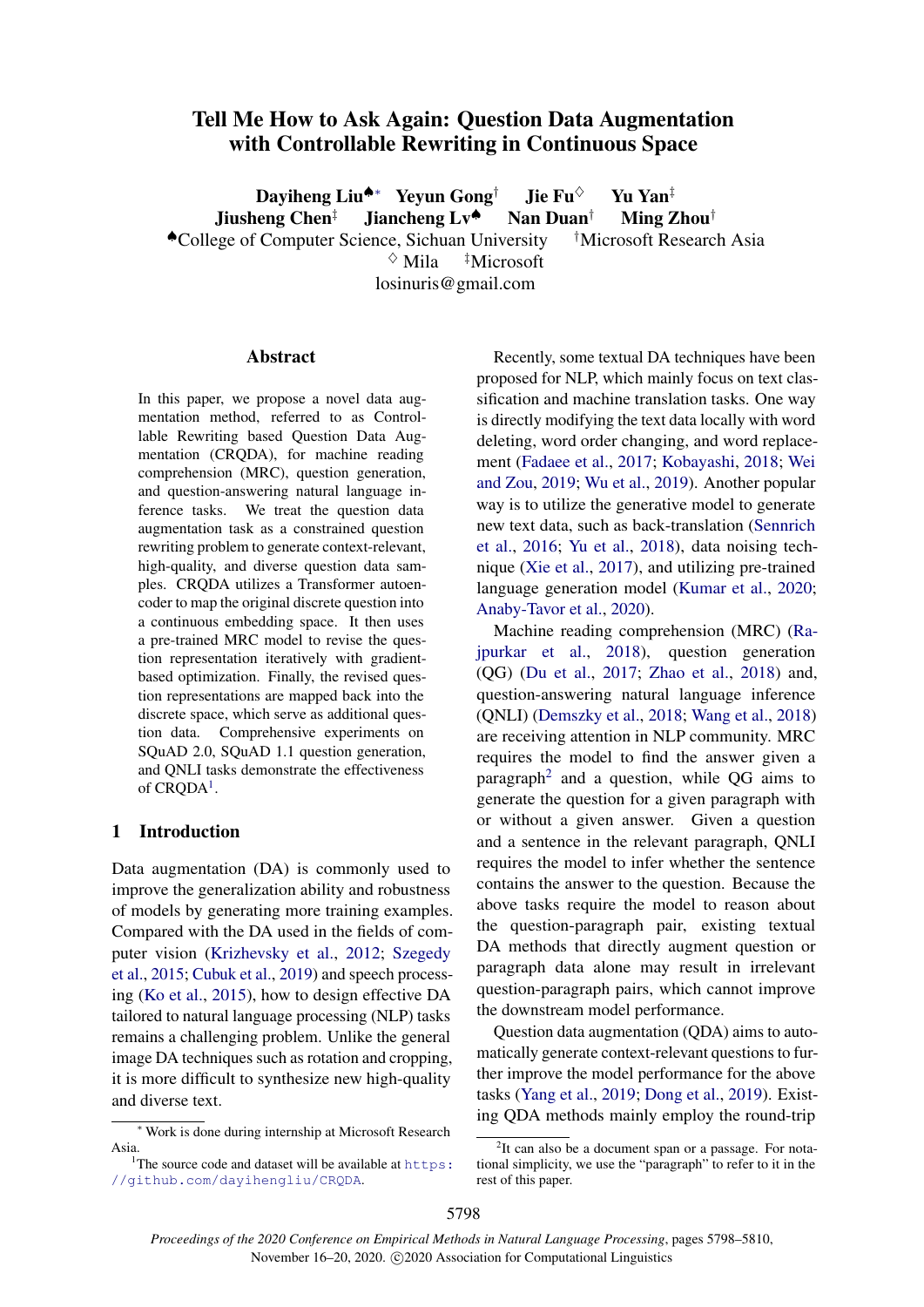consistency [\(Alberti et al.,](#page-8-10) [2019;](#page-8-10) [Dong et al.,](#page-8-9) [2019\)](#page-8-9) to synthesize answerable questions. However, the round-trip consistency method is not able to generate context-relevant unanswerable questions, where MRC with unanswerable questions is a challenging task [\(Rajpurkar et al.,](#page-9-5) [2018;](#page-9-5) [Kwiatkowski et al.,](#page-9-7) [2019\)](#page-9-7). [Zhu et al.](#page-10-3) [\(2019\)](#page-10-3) firstly study unanswerable question DA, which relies on annotated plausible answer to constructs a small pseudo parallel corpus of answerable-to-unanswerable questions for unanswerable question generation. Unfortunately, most question answering (QA) and MRC datasets do not provide such annotated plausible answers.

Inspired by the recent progress in controllable text revision and text attribute transfer [\(Wang](#page-9-8) [et al.,](#page-9-8) [2019;](#page-9-8) [Liu et al.,](#page-9-9) [2020\)](#page-9-9), we propose a new QDA method called Controllable Rewriting based Question Data Augmentation (CRQDA), which can generate both new context-relevant answerable questions and unanswerable questions. The main idea of CRQDA is to treat the QDA task as a constrained question rewriting problem. Instead of revising *discrete* question directly, CRQDA aims to revise the original questions in a *continuous embedding space* under the guidance of a pretrained MRC model. There are two components of CRQDA: (i) A Transformer-based autoencoder whose encoder maps the question into a latent representation. Then its decoder reconstructs the question from the latent representation. (ii) A MRC model, which is pre-trained on the original dataset. This MRC model is used to *tell* us how to revise the question representation so that the reconstructed new question is a context-relevant unanswerable or answerable question. The original question is first mapped into a continuous embedding space. Next, the pre-trained MRC model provides the guidance to revise the question representation iteratively with gradient-based optimization. Finally, the revised question representations are mapped back into the discrete space, which act as the additional question data for training.

In summary, our contributions are as follows: (1) We propose a novel controllable rewriting based QDA method, which can generate additional highquality, context-relevant, and diverse answerable and unanswerable questions. (2) We compare the proposed CRQDA with state-of-the-art textual DA methods on SQuAD 2.0 dataset, and CRQDA outperforms all those strong baselines consistently. (3) In addition to MRC tasks, we further apply

CRQDA to question generation and QNLI tasks, and comprehensive experiments demonstrate its effectiveness.

### 2 Related Works

Recently, textual data augmentation has attracted a lot of attention. One popular class of textual DA methods is confined to locally modifying text in the discrete space to synthesize new data. [Wei and](#page-9-1) [Zou](#page-9-1) [\(2019\)](#page-9-1) propose a universal DA technique for NLP called easy data augmentation (EDA), which performs synonym replacement, random insertion, random swap, or random deletion operation to modify the original text. [Jungiewicz and Smywinski-](#page-8-11)[Pohl](#page-8-11) [\(2019\)](#page-8-11) propose a word synonym replacement method with WordNet. [Kobayashi](#page-8-4) [\(2018\)](#page-8-4) relies on word paradigmatic relations. More recently, CBERT [\(Wu et al.,](#page-9-2) [2019\)](#page-9-2) retrofits BERT [\(Devlin](#page-8-12) [et al.,](#page-8-12) [2018\)](#page-8-12) to conditional BERT to predict the masked tokens for word replacement. These DA methods are mainly designed for the text classification tasks.

Unlike modifying a few local words, another commonly used textual DA way is to use a generative model to generate the entire new textual samples, including using variational autoencodes (VAEs) [\(Kingma and Welling,](#page-8-13) [2013;](#page-8-13) [Rezende](#page-9-10) [et al.,](#page-9-10) [2014\)](#page-9-10), generative adversarial networks (GANs) [\(Tanaka and Aranha,](#page-9-11) [2019\)](#page-9-11), and pretrained language generation models [\(Radford et al.,](#page-9-12) [2019;](#page-9-12) [Kumar et al.,](#page-8-5) [2020;](#page-8-5) [Anaby-Tavor et al.,](#page-8-6) [2020\)](#page-8-6). Back-translation [\(Sennrich et al.,](#page-9-3) [2016;](#page-9-3) [Yu et al.,](#page-10-0) [2018\)](#page-10-0) is also a major way for textual DA, which uses machine translation model to translate English sentences into another language (e.g., French), and back into English. Besides, data noising techniques [\(Xie et al.,](#page-9-4) [2017;](#page-9-4) [Marivate and Se](#page-9-13)[fara,](#page-9-13) [2019\)](#page-9-13) and paraphrasing [\(Kumar et al.,](#page-8-14) [2019\)](#page-8-14) are proposed to generate new textual samples. All the methods mentioned above usually generate individual sentences separately. For QDA of MRC, QG, and QNLI tasks, these DA approaches cannot guarantee the generating question are relevant to the given paragraph. In order to generate contextrelevant answerable and unanswerable questions, our CRQDA method utilizes a pre-trained MRC as guidance to revise the question in continuous embedding space, which can be seen as a special *constrained* paraphrasing method for QDA.

Question generation [\(Heilman and Smith,](#page-8-15) [2010;](#page-8-15) [Du et al.,](#page-8-7) [2017;](#page-8-7) [Zhao et al.,](#page-10-1) [2018;](#page-10-1) [Zhang and](#page-10-4)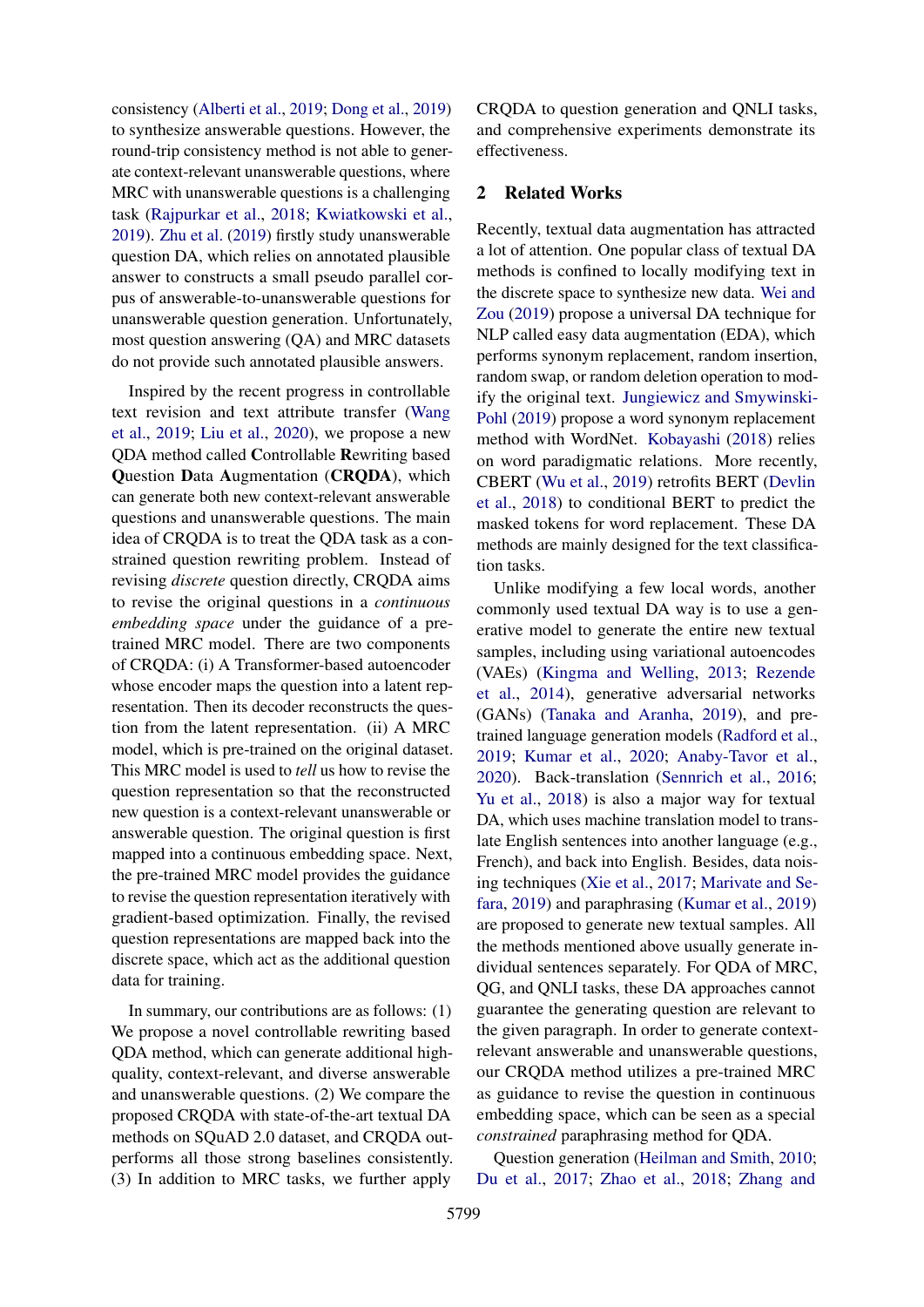[Bansal,](#page-10-4) [2019\)](#page-10-4) is attracting attention in the field of natural language generation (NLG). However, most previous works are not designed for QDA. That is, they do not aim to generate context-relevant questions for improving downstream model performance. Compared to QG, QDA is relatively unexplored. Recently, some works [\(Alberti et al.,](#page-8-10) [2019;](#page-8-10) [Dong et al.,](#page-8-9) [2019\)](#page-8-9) utilize round-trip consistency technique to synthesize answerable questions. They first use a generative model to generate the question with the paragraph and answer as model input, and then use a pre-trained MRC model to filter the synthetic question data. However, they are unable to generate context-relevant unanswerable questions. It should be noted that our method and round-trip consistency are orthogonal. CRQDA can also rewrite the synthetic question data by other methods to obtain new answerable and unanswerable question data. Unanswerable QDA is firstly explored in [Zhu et al.](#page-10-3) [\(2019\)](#page-10-3), which constructs a small pseudo parallel corpus of paired answerable and unanswerable questions and then generates relevant unanswerable questions in a supervised manner. This method relies on annotated plausible answers for the unanswerable questions, which does not exist in most QA and MRC datasets. Instead, our method rewrites the original answerable question to a relevant unanswerable question in an unsupervised paradigm, which can also rewrite the original answerable question to another new relevant answerable question.

Our method is inspired by the recent progress on controllable text revision and text attribute transfer [\(Wang et al.,](#page-9-8) [2019;](#page-9-8) [Liu et al.,](#page-9-9) [2020\)](#page-9-9). However, our approach differs in several ways. First, those methods are used to transfer the attribute of the single sentence alone, but our method considers the given paragraph to rewrite the context-relevant question. Second, existing methods jointly train an attribute classifier to revise the sentence representation, while our method unitizes a pre-trained MRC model that shares the embedding space with autoencoder as the guidance to revise the question representation. Finally, the generated questions by our method serve as augmented data can benefit the downstream tasks.

### 3 Methodology

### 3.1 Problem Formulation

We consider an extractive MRC dataset  $D$ , such as SQuAD 2.0 [\(Rajpurkar et al.,](#page-9-5) [2018\)](#page-9-5), which has  $|\mathcal{D}|$ 

5-tuple data:  $(q, d, s, e, t)$ , where  $|\mathcal{D}|$  is the data size,  $q = \{q_1, ..., q_n\}$  is a tokenized question with length  $n, d = \{d_1, ..., d_m\}$  is a tokenized paragraph with length  $m, s, e \in \{0, 1, ..., m-1\}$  are inclusive indices pointing to the start and end of the answer span, and  $t \in \{0, 1\}$  represents whether the question  $q$  is answerable or unanswerable with  $d$ . Given a data tuple  $(q, d, s, e, t)$ , we aim to rewrite  $q$  to a new answerable or unanswerable question  $q'$ and obtain a new data tuple  $(q', d, s, e, t')$  that fulfills certain requirements: (*i*) The generated answerable question can be answered with the answer span  $(s, e)$  with d, while the generated unanswerable question cannot be answered with d. (*ii*) The generated question should be relevant to the original question q and paragraph d. (*iii*) The augmented dataset  $D'$  should be able to further improve the performance of the MRC models.

#### 3.2 Method Overview

Figure [1](#page-3-0) shows the overall architecture of CRQDA. The proposed model consists of two components: a pre-trained language model based MRC model as described in § [3.3,](#page-2-0) and a Transformer-based autoencoder as introduced in  $\S$  [3.4.](#page-3-1) Given a question q from the original dataset  $D$ , we first map the question  $q$  into a continuous embedding space. Then we revise the question embeddings by gradient-based optimization with the guidance of the MRC model  $(\S$  [3.5\)](#page-4-0). Finally, the revised question embeddings are inputted to the Transformer-based autoencoder to generate a new question data.

### <span id="page-2-0"></span>3.3 Pre-trained Language Model based MRC Model

In this paper, we adopt the pre-trained language model (e.g., BERT [\(Devlin et al.,](#page-8-12) [2018\)](#page-8-12), RoBERTa [\(Liu et al.,](#page-9-14) [2019b\)](#page-9-14)) based MRC models as our MRC baseline model. Without loss of generality, we take the BERT-based MRC model as an example to introduce our method, which is shown in the left part of Figure [1.](#page-3-0)

Following [Devlin et al.](#page-8-12) [\(2018\)](#page-8-12), given a data tuple  $(q, d, s, e, t)$ , we concatenate a "[CLS]" token, the tokenized question q with length n, a "[SEP]" token, the tokenized paragraph  $d$  with length  $m$ , and a final "[SEP]" token. We feed the resulting sequence into the BERT model. The question  $q$  and paragraph d are first mapped into two sequence of embeddings:

$$
\mathbf{E}^{q}, \mathbf{E}^{d} = \text{BertEmbedding}(q, d), \qquad (1)
$$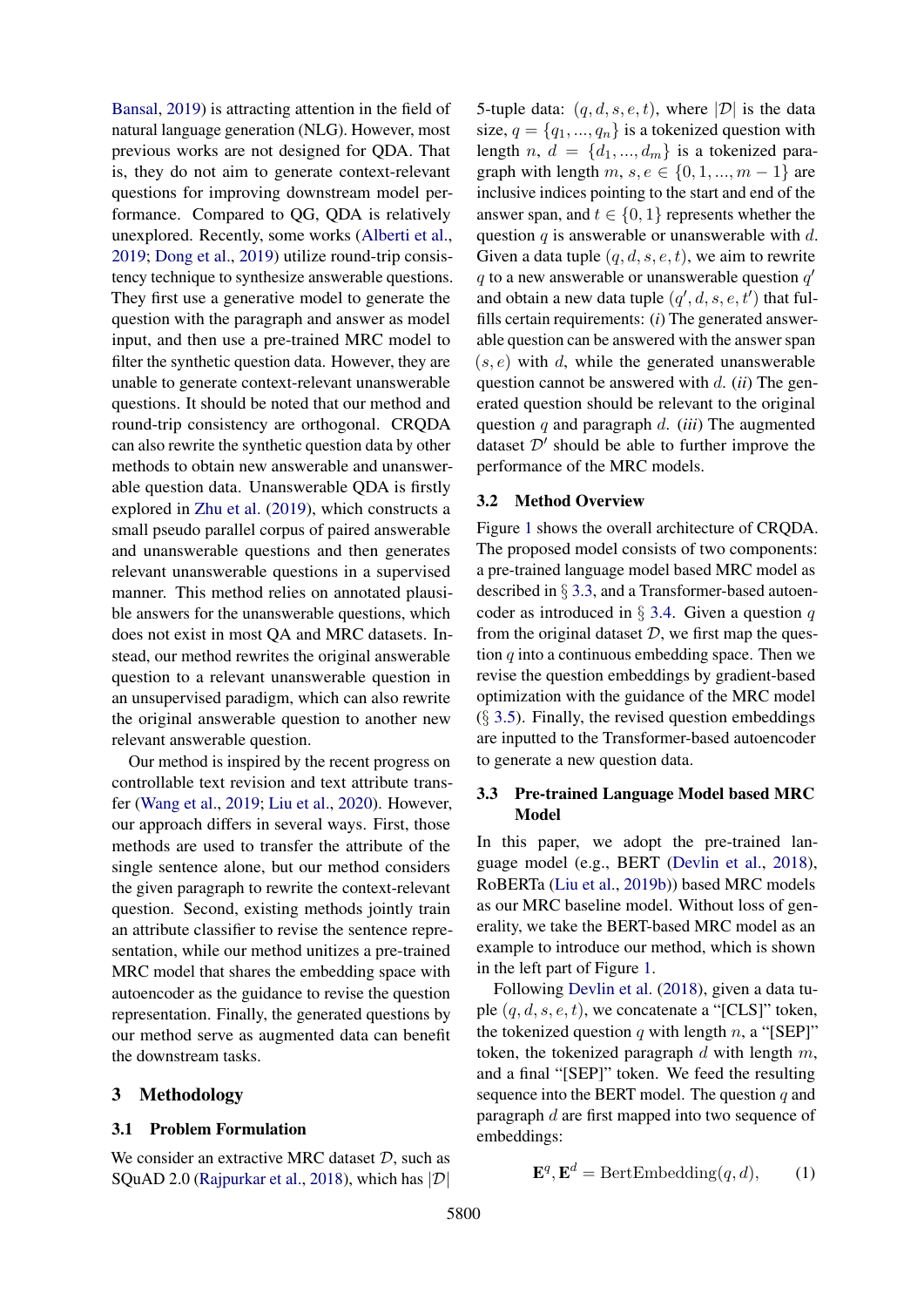<span id="page-3-0"></span>

Figure 1: The architecture of CRQDA.

where  $\text{BertEmbedding}(\cdot)$  denotes the BERT embedding layer which sums the corresponding token, segment, and position embeddings,  $\mathbf{E}^{q} \in$  $\mathbb{R}^{(n+2)\times h}$  and  $\mathbf{E}^d \in \mathbb{R}^{m \times h}$  represent the question embedding and the paragraph embedding.

 $\mathbf{E}^q$  and  $\mathbf{E}^d$  are further fed into BERT layers which consist of multiple Transformer layers [\(Vaswani et al.,](#page-9-15) [2017\)](#page-9-15) to obtain the final hidden representations  ${C, T_1^q}$  $\mathbf{I}_1^q,...,\mathbf{T}_n^q,\mathbf{T}_{[SEP]},\mathbf{T}_1^d,...,\mathbf{T}_n^d$ as shown in Figure [1.](#page-3-0) The representation vector  $C \in \mathbb{R}^h$ corresponding to the first input token ([CLS]) are fed into a binary classification layer to output the probability of whether the question is answerable:

$$
P_a(\text{is-answerable}) = \text{Sigmoid}(\mathbf{CW}_c^T + \mathbf{b}_c), (2)
$$

where  $\mathbf{W}_c \in \mathbb{R}^{2 \times h}$  and  $\mathbf{b}_c \in \mathbb{R}^2$  are trainable parameters. The final hidden representations of paragraph  $\{\mathbf T_1^d, ..., \mathbf T_m^d\} \in \mathbb R^{m \times h}$  are inputted into two classifier layer to output the probability of the start position and the end position of the answer span:

$$
P_s(i = <\text{start}>) = \text{Sigmoid}(\mathbf{T}_i^d \mathbf{W}_s^T + b_s), \tag{3}
$$

$$
P_e(i = <\text{end}>) = \text{Sigmoid}(\mathbf{T}_i^d \mathbf{W}_e^T + b_e), \ (4)
$$

where  $\mathbf{W}_s \in \mathbb{R}^{1 \times h}$ ,  $\mathbf{W}_e \in \mathbb{R}^{1 \times h}$ ,  $b_s \in \mathbb{R}^1$ , and  $b_e \in \mathbb{R}^1$  are trainable parameters.

For the data tuple  $(q, d, s, e, t)$ , the total loss of MRC model can be written as

$$
\mathcal{L}_{\text{mrc}} = \lambda \mathcal{L}_a(t) + \mathcal{L}_s(s) + \mathcal{L}_e(e), \tag{5}
$$

$$
= -\lambda \log P_a(t) - \log P_s(s) - \log P_e(e),
$$

where  $\lambda$  is a hyper-parameter.

### <span id="page-3-1"></span>3.4 Transformer-based Autoencoder

As shown in the right part of Figure [1,](#page-3-0) the original question  $q$  is firstly mapped into question embedding  $\mathbf{E}^q$  with the BERT embedding layer. It should be noted that the Transformer encoder and the pre-trained MRC model share<sup>[3](#page-3-2)</sup> the parameters of the embedding layer, which makes the question embedding of the two models in the same continuous embedding space.

We obtain the encoder hidden states  $H_{enc} \in$  $\mathbb{R}^{(n+2)\times h}$  from the Transformer encoder. The objective of the Transformer autoencoder is to reconstruct the input question itself, which is optimized with cross-entropy [\(Dai and Le,](#page-8-16) [2015\)](#page-8-16). A trivial solution of the autoencoder would be to simply copy tokens in the decoder side. To avoid this, we do not directly feed the whole  $H_{enc}$  to the decoder, but use an RNN-GRU [\(Cho et al.,](#page-8-17) [2014\)](#page-8-17) layer with sum pooling to obtain a latent vector  $z \in \mathbb{R}^h$ . Then we feed z to the decoder to reconstruct the question, which follows [Wang et al.](#page-9-8) [\(2019\)](#page-9-8).

$$
\mathbf{H}_{enc} = \text{TransformerEncoder}(q), \qquad (6)
$$

$$
\mathbf{z} = \text{Sum}(\text{GRU}(\mathbf{H}_{enc})),\tag{7}
$$

$$
\hat{q} = \text{TransformerDecoder}(\mathbf{z}).\tag{8}
$$

We can train the autoencoder on the question data of  $D$  or pre-train it on other large-scale corpora, such as BookCorpus [\(Zhu et al.,](#page-10-5) [2015\)](#page-10-5) and English Wikipedia.

<span id="page-3-2"></span> $3$ The parameters of the Transformer encoder's embedding layer are copied from the pre-trained MRC, and are fixed during training.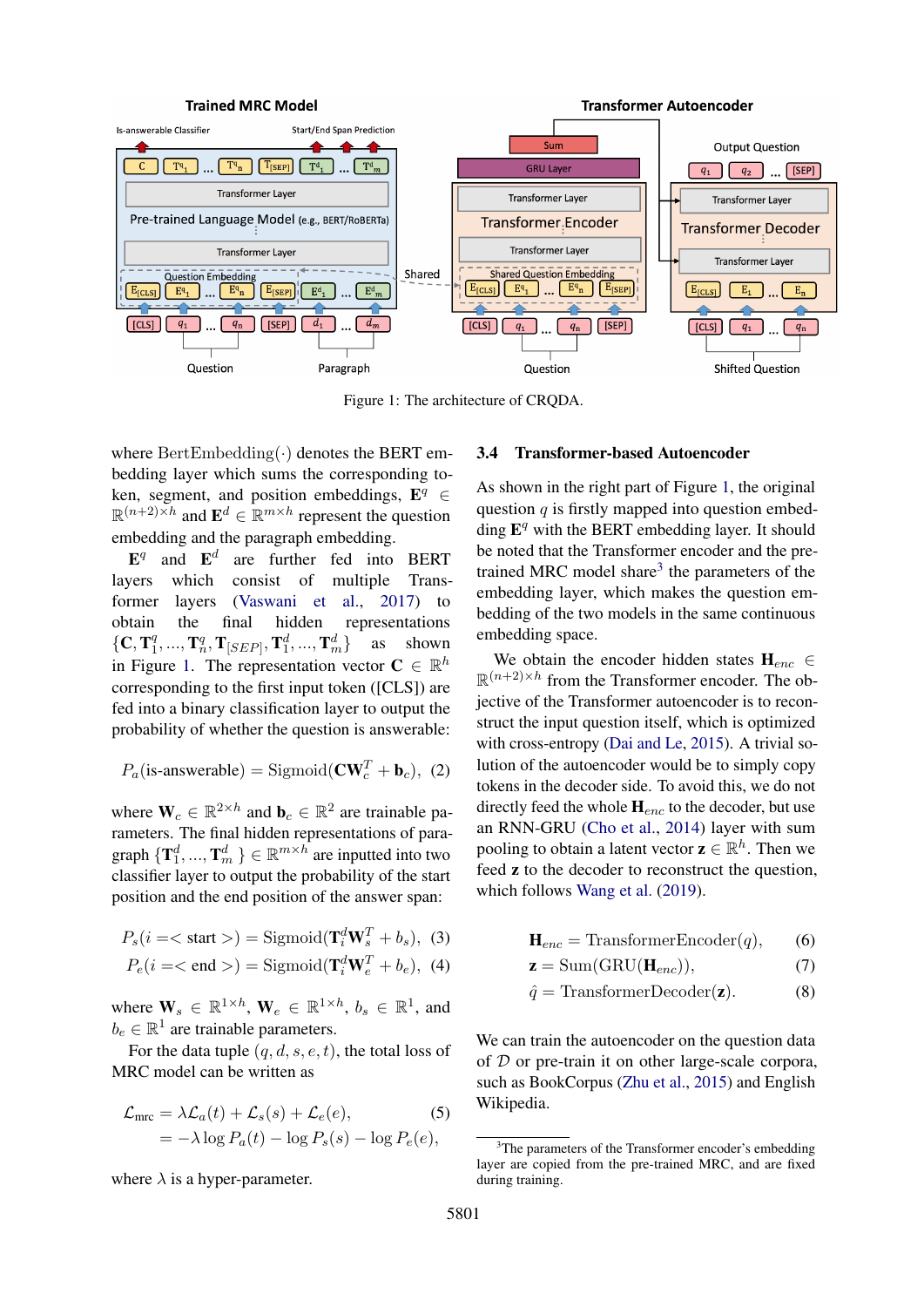<span id="page-4-3"></span>

**Continuous Embedding Space** 

Figure 2: The question rewriting process of CRQDA.

## <span id="page-4-4"></span>Algorithm 1 Question Rewriting with Gradientbased Optimization.

- **Input:** Data tuple  $(q, d, s, e, t)$ ; Original question embedding E<sup>q</sup>; pre-trained MRC model and Transformer autoencoder; A set of step size  $S_n = \{\eta_i\}$ ; Step size decay coefficient  $\beta_s$ ; the target answerable or unanswerable label t'; Threshold  $\beta_t$ ,  $\bar{\beta}_a$ ,  $\beta_b$ ; Output: a set of new answerable and unanswerable question
- data tuples  $\mathcal{D}' = \{(\hat{q}',d,s,e,t'),..,(\hat{q}',d,s,e,t)\};$ 1:  $\mathcal{D}' = \{\};$

```
2: for each \eta \in S_{\eta} do<br>3: for max-steps do
           for max-steps do
```

```
4: revise \mathbf{E}^{q'}(10)(9)
 5:\mathbf{y}' = \mathbf{Transformer} \mathbf{Autoencoder} \left(\mathbf{E}^{q'}\right)\lambda6: if P_a(t') > \beta_t and \mathcal{J}(q, \hat{q}') \in [\beta_a, \beta_b] then
 7: add (\hat{q}', d, s, e, t') to \mathcal{D}';
 8: end if
 9: \eta = \beta_s \eta;10: end for
11: end for
12: return \mathcal{D}';
```
## <span id="page-4-0"></span>3.5 Rewriting Question with Gradient-based **Optimization**

As mentioned above, the question embedding of the Transformer encoder and pre-trained MRC are in the same continuous embedding space, where we can revise the question embedding with the gradient guidance by MRC model. The revised question embedding  $\mathbf{E}^{q'}$  is fed into Transformer autoencoder to generate a new question data  $\hat{q}'$ .

Figure [2](#page-4-3) illustrates the process of question rewriting. Specifically, we take the process of rewriting an answerable question to a relevant unanswerable question as an example to present the process. Given an answerable question  $q$ , the goals of the rewriting are: (I) the revised question embedding should make the pre-trained MRC model predict the question from answerable to unanswerable with the paragraph  $d$ ; (II) The modification size of  $\mathbf{E}^q$  should be adaptive to prevent the revision of  $E^q$  from falling into local optimum; (III) The revised question  $\hat{q}'$  should be similar to the original  $q$ , which helps to improve the robustness

of the model.

For goal-(I), we take the label  $t' = 0$ , which denotes the label of question is unanswerable, to calculate the loss  $\mathcal{L}_a(t')$  and the gradient of  $\mathbf{E}^q$  by the pre-trained MRC model (see the red line in Fig-ure [2\)](#page-4-3). We iteratively revise  $\mathbf{E}^{q}$  with gradients from the pre-trained MRC model until the MRC model predicts the question is unanswerable with the revised  $\mathbf{E}^{q'}$  as its input, which means the  $P_a(t'|\mathbf{E}^{q'})$ is large than a threshold  $\beta_t$ . Note that here we use the gradient to only modify  $\mathbf{E}^{q}$ , and all the model parameters during rewriting process are fixed. The process of each iteration can be written as:

<span id="page-4-2"></span><span id="page-4-1"></span>
$$
\mathbf{E}^{q'} = \mathbf{E}^q - \eta(\nabla_{\mathbf{E}^q} \mathcal{L}_a(t')), \tag{9}
$$

where  $\eta$  is the step size. Similarly, we can revise the  $\mathbf{E}^q$  of a data tuple  $(q, d, s, e, t)$  to generate a new answerable question whose answer is still the original answer span  $(s, e)$  as follows:

$$
\mathbf{E}^{q'} = \mathbf{E}^q - \eta \left( \nabla_{\mathbf{E}^q} (\lambda \mathcal{L}_a(t) + \mathcal{L}_s(s) + \mathcal{L}_e(e))) \right). \tag{10}
$$

Rewriting the answerable question into another answerable question can be seen as a special constrained paraphrasing, which requires that the question after the paraphrasing is context-relevant answerable and its answer remains unchanged.

For goal-(II), we follow [\(Wang et al.,](#page-9-8) [2019\)](#page-9-8) to employ the dynamic-weight-initialization method to allocate a set of step-sizes  $S_n = \{\eta_i\}$  as initial step-sizes. For each initial step-size, we perform a pre-defined max-step revision with the step size value decay (corresponds to Algorithm [1](#page-4-4) line 2- 11) to find the target question embedding. For goal-(III), we select the  $\hat{q}'$  whose unigram word overlap rate with the original question  $q$  is within a threshold range  $[\beta_a, \beta_b]$ . The unigram word overlap is computed by:

$$
\mathcal{J}(q, \hat{q}') = \frac{\text{count}(w_q \cap w_{\hat{q}})}{\text{count}(w_q \cup w_{\hat{q}})},\tag{11}
$$

here  $w_q$  is the word in q and  $w_{\hat{q}}$  is the word in  $\hat{q}'$ . The whole question rewriting procedure is summarized in Algorithm [1.](#page-4-4)

#### 4 Experiments

In this section, we describe the experimental details and results. We first conduct the experiment on the SQuAD 2.0 dataset [\(Rajpurkar et al.,](#page-9-5) [2018\)](#page-9-5) to compare CRQDA with other strong baselines, which is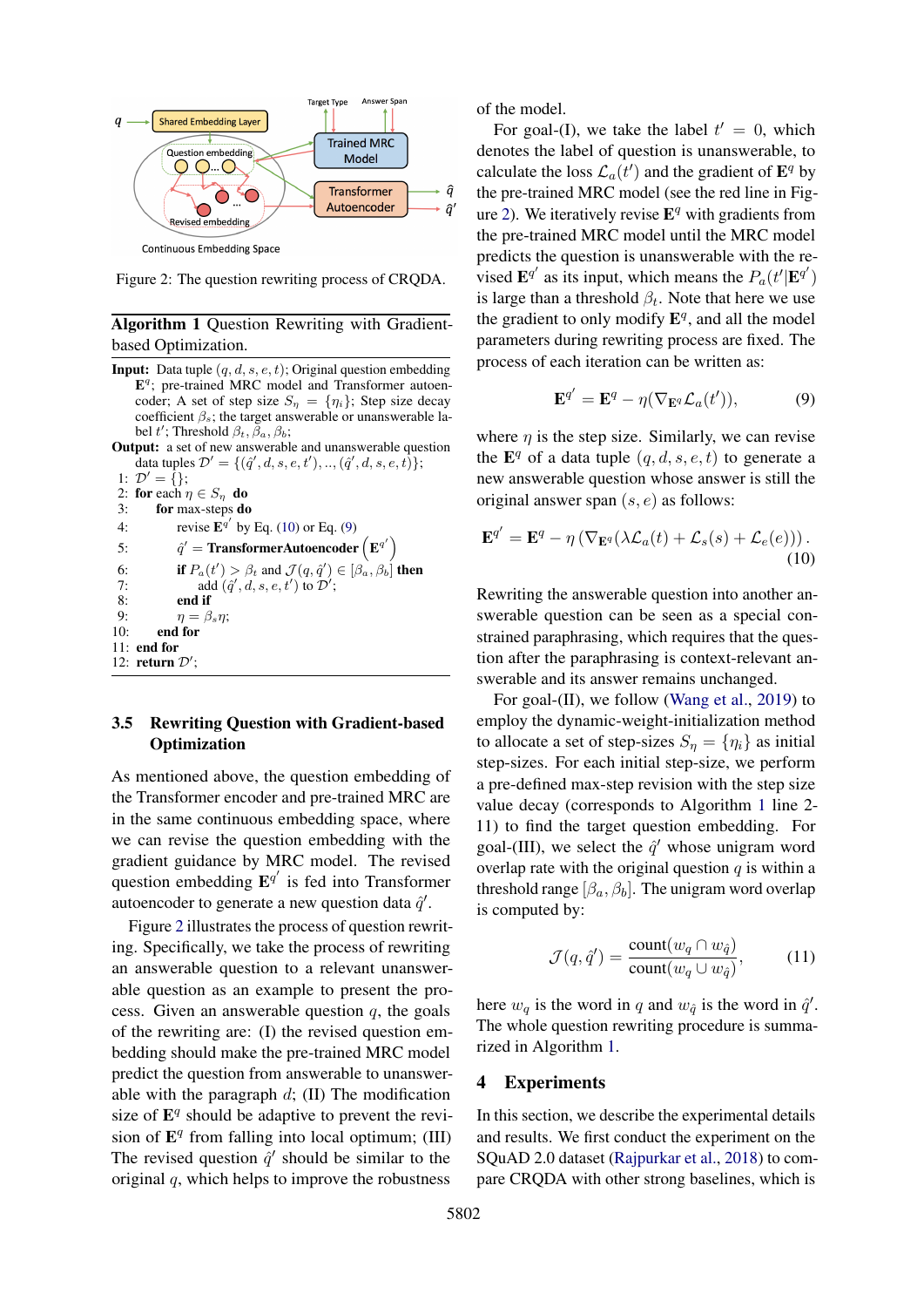reported in § [4.1.](#page-5-0) The ablation study and further analysis are provided in § [4.2.](#page-6-0) Then we evaluate our method on additional two tasks including question generation on SQuAD 1.1 dataset [\(Rajpurkar et al.,](#page-9-16) [2016\)](#page-9-16) in § [4.3,](#page-7-0) and question-answering language inference on QNLI dataset [\(Wang et al.,](#page-9-6) [2018\)](#page-9-6) in  $§ 4.4.$  $§ 4.4.$ 

<span id="page-5-5"></span>

| Methods                                                | EM   | F1   |
|--------------------------------------------------------|------|------|
| BERT <sub>large</sub> (Devlin et al., 2018) (original) | 78.7 | 81.9 |
| + EDA (Wei and Zou, 2019)                              | 78.3 | 81.6 |
| + Back-Translation (Yu et al., 2018)                   | 77.9 | 81.2 |
| + Text-VAE (Liu et al., 2019a)                         | 75.3 | 78.6 |
| + AE with Noise                                        | 76.7 | 79.8 |
| + 3M synth (Alberti et al., 2019)                      | 80.1 | 82.8 |
| + UNANSO (Zhu et al., 2019)                            | 80.0 | 83.0 |
| $+$ CRODA (ours)                                       | 80.6 | 83.3 |

Table 1: Comparison results on SQuAD 2.0.

#### <span id="page-5-0"></span>4.1 SQuAD

The extractive MRC benchmark SQuAD 2.0 dataset contains about 100,000 answerable questions and over 50,000 unanswerable questions. Each question is paired with a Wikipedia paragraph.

Implementation Based on *RobertaForQuestionAnswering*[4](#page-5-1) model of Huggingface [\(Wolf et al.,](#page-9-18) [2019\)](#page-9-18), we train a RoBERTalarge model on SQuAD 2.0 as the pre-trained MRC model for CRQDA. The hyper-parameters are the same as the original paper [\(Liu et al.,](#page-9-14) [2019b\)](#page-9-14). For training the autoencoder, we copy the word embedding parameters of the pre-trained MRC model to autoencoder and fix them during training. Both of its encoder and decoder consist of 6-layer Transformers, where the inner dimension of feed-forward networks (FFN), hidden state size, and the number of attention head are set to 4096, 1024, and 16.

The autoencoder trains on BookCorpus [\(Zhu](#page-10-5) [et al.,](#page-10-5) [2015\)](#page-10-5) and English Wikipedia [\(Devlin et al.,](#page-8-12) [2018\)](#page-8-12). The sequence length, batch size, learning rate, and training steps are set to 64, 256, 5e-5 and 100,000. For each original answerable data, we use CRQDA to generate new unanswerable question data, resulting in about 220K data samples (including the original data samples). The hyperparameter of  $\beta_s$ ,  $\beta_t$ ,  $\beta_a$ ,  $\beta_b$ , and max-step are set to 0.9, 0.5, 0.5, 0.99, and 5, respectively.

Baselines We compare our CRQDA against the following baselines: (1) EDA [\(Wei and Zou,](#page-9-1) [2019\)](#page-9-1): it augments question data by performing synonym replacement, random insertion, random swap, or random deletion operation. We implement EDA with their source  $\text{code}^5$  $\text{code}^5$  to synthesize a new question data for each question of SQuAD 2.0; (2) Back-Translation [\(Yu et al.,](#page-10-0) [2018;](#page-10-0) [Prabhumoye](#page-9-19) [et al.,](#page-9-19) [2018\)](#page-9-19): it uses machine translation model to translate questions into French and back into English. We implement Back-Translation based on the source code<sup>[6](#page-5-3)</sup> to generate a new question data for each original question; (3) Text-VAE [\(Bow](#page-8-18)[man et al.,](#page-8-18) [2016;](#page-8-18) [Liu et al.,](#page-9-17) [2019a\)](#page-9-17): it uses RNNbased VAE to generate a new question data for each question of SQuAD 2.0. The implementa-tion is based on the source code<sup>[7](#page-5-4)</sup>; (4)  $AE$  with Noise: it uses the same autoencoder of CRQDA for question data rewriting. The only difference is that the autoencoder cannot utilize the MRC gradient but only uses a noise (sampled from Gaussian distribution) to revise the question embedding. This experiment is designed to show necessity of the pre-trained MRC. (5) 3M synth [\(Alberti et al.,](#page-8-10) [2019\)](#page-8-10): it employs round-trip consistency technique to synthesize 3M questions on SQuAD 2.0; (6) UNANSQ [\(Zhu et al.,](#page-10-3) [2019\)](#page-10-3): it employs a pair-tosequence model to generate 69,090 unanswerable questions. Following previous methods [\(Zhu et al.,](#page-10-3) [2019;](#page-10-3) [Alberti et al.,](#page-8-10) [2019\)](#page-8-10), we use each augmented dataset to fine-tune BERT<sub>large</sub> model, where the implementation is also based on Huggingface.

Results For SQuAD 2.0, Exact Match (EM) and F1 score are used as evaluation metrics. The results on SQuAD 2.0 development set are shown in Table [1.](#page-5-5) The popular textual DA methods (including EDA, Back-Translation, Text-VAE, and AE with Noised), do not improve the performance of the MRC model. One possible reason might be that they introduce detrimental noise to the training process as they augment question data without considering the paragraphs and the associated answers. In sharp contrast, the QDA methods (including 3M synth, UNANSQ, and CRQDA) improve the model performance. Besides, our CRQDA outperforms all the strong baselines, which brings about 1.9 absolute EM score and 1.5 F1 score improvement

<span id="page-5-1"></span><sup>4</sup>[https://github.com/huggingface/](https://github.com/huggingface/transformers) [transformers](https://github.com/huggingface/transformers).

<span id="page-5-3"></span><span id="page-5-2"></span><sup>5</sup>[https://github.com/jasonwei20/eda\\_nlp](https://github.com/jasonwei20/eda_nlp). <sup>6</sup>[https://github.com/shrimai/](https://github.com/shrimai/Style-Transfer-Through-Back-Translation)

<span id="page-5-4"></span>[Style-Transfer-Through-Back-Translation](https://github.com/shrimai/Style-Transfer-Through-Back-Translation). [https://github.com/dayihengliu/](https://github.com/dayihengliu/Mu-Forcing-VRAE)

[Mu-Forcing-VRAE](https://github.com/dayihengliu/Mu-Forcing-VRAE).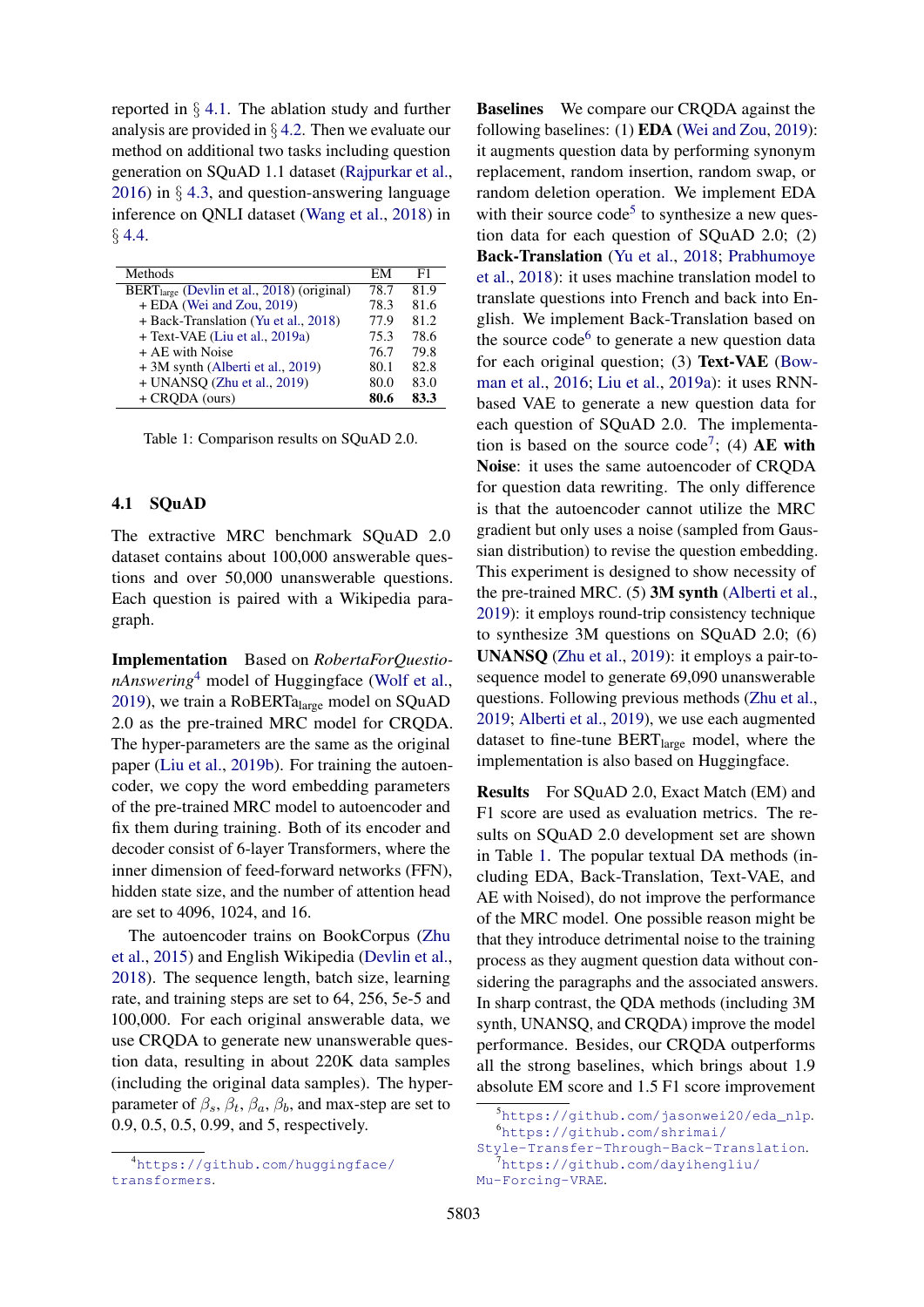based on BERT<sub>large</sub>. We provide some augmented data samples of each baseline in Appendix A.

### <span id="page-6-0"></span>4.2 Ablation and Analysis

Our ablation study and further analysis are designed for answering the following questions: Q1: How useful is the augmented data synthesized by our method if trained by other MRC models? Q2: How does the choice of the corpora for autoencoder training influence the performance? Q3: How do different CRQDA augmentation strategies influence the model performance?

<span id="page-6-1"></span>

| Methods                     | EМ            | F1            |
|-----------------------------|---------------|---------------|
| <b>BERT</b> <sub>hase</sub> | 73.7          | 76.3          |
| + CRQDA                     | $75.8 (+2.1)$ | $78.7 (+2.4)$ |
| BERT <sub>large</sub>       | 78.7          | 81.9          |
| + CRODA                     | 80.6 $(+1.9)$ | $83.3 (+1.4)$ |
| <b>RoBERTa</b> hase         | 78.6          | 81.6          |
| + CRODA                     | $80.2 (+1.6)$ | 83.1 $(+1.5)$ |
| <b>RoBERTalarge</b>         | 86.0          | 88.9          |
| + CRODA                     | 86.4 $(+0.4)$ | 89.5 $(+0.6)$ |

Table 2: Results of different MRC models with CRQDA on SQuAD 2.0.

To answer the first question  $(Q1)$ , we use the augmented SQuAD 2.0 dataset in § [4.1](#page-5-0) to train different MRC models ( $BERT<sub>base</sub>$ ,  $BERT<sub>large</sub>$ ,  $RoBERTa<sub>base</sub>$ , and  $RoBERTa<sub>large</sub>$ ). The hyperparameters and implementation are based on Huggingface [\(Wolf et al.,](#page-9-18) [2019\)](#page-9-18). The results are presented in Table [2.](#page-6-1) We can see that CRQDA can improve the performance of each MRC model, yielding 2.4 absolute F1 improvement with  $BERT<sub>base</sub> model and 1.5 absolute F1 improvement$ with  $RoBERTa<sub>base</sub>$ . Besides, although we use a RoBERTalarge model to guide the rewriting of question data, the augmented dataset can further improve its performance.

<span id="page-6-2"></span>

| Methods              | EM   | F1   | R-L  | B4   |
|----------------------|------|------|------|------|
| BERT <sub>base</sub> | 73.7 | 76.3 |      |      |
| + CRODA (SOuAD 2)    | 74.8 | 77.7 | 82.9 | 59.6 |
| + CRQDA (2M ques)    | 75.3 | 78.2 | 97.8 | 94.7 |
| + CRODA (Wiki)       | 75.8 | 78.7 | 99.3 | 98.4 |
| + CRODA (Wiki+Mask)  | 75.4 | 78.4 | 99.7 | 99.4 |

Table 3: Results of training autoencoder on different corpora. R-L is short for ROUGE-L, and B4 is short for BLEU-4.

For the second question  $(Q2)$ , we conduct experiments to use the following different corpora to train the autoencoder of CRQDA: (1) SQuAD 2.0: we use all the questions from the training

set of SQuAD 2.0; (2) 2M questions: we collect 2,072,133 questions from the training sets of several MRC and QA datasets, including SQuAD2.0, Natural Questions, NewsQA [\(Trischler et al.,](#page-9-20) [2016\)](#page-9-20), QuAC [\(Choi et al.,](#page-8-19) [2018\)](#page-8-19), TriviaQA [\(Joshi](#page-8-20) [et al.,](#page-8-20) [2017\)](#page-8-20), CoQA [\(Reddy et al.,](#page-9-21) [2019\)](#page-9-21), HotpotQA [\(Yang et al.,](#page-10-6) [2018\)](#page-10-6), DuoRC [\(Saha et al.,](#page-9-22) [2018\)](#page-9-22), and MS MARCO [\(Bajaj et al.,](#page-8-21) [2016\)](#page-8-21); (3) Wiki: We use the large-scale corpora English Wikipedia and BookCorpus [\(Zhu et al.,](#page-10-5) [2015\)](#page-10-5) to train autoencoder; (4) Wiki+Mask: We also train autoencoder on English Wikipedia and BookCorpus as Wiki. In addition, we randomly mask 15% tokens of the encoder inputs with a special token, which is similar to the mask strategy used in [\(De](#page-8-12)[vlin et al.,](#page-8-12) [2018;](#page-8-12) [Song et al.,](#page-9-23) [2019\)](#page-9-23).

We firstly measure the reconstruction performance of the autoencoders on the question data of SQuAD 2.0 development set. We use BLEU-4 [\(Papineni et al.,](#page-9-24) [2002\)](#page-9-24) and ROUGE-L [\(Lin,](#page-9-25) [2004\)](#page-9-25) metrics for evaluation. Then we use these autoencoders for the CRQDA question rewriting with the same settings in  $\S 4.1$ . These augmented SQuAD 2.0 datasets are used to fine-tune  $BERT_{base}$  model. We report the performance of fine-tuned  $BERT_{base}$ model in Table [3.](#page-6-2) It can be observed that with more training data, the reconstruction performance of autoencoder is better. Also, the performance of finetuned  $BERT_{base}$  model is better. When trained with Wiki and Wiki+Mask, the autoencoders can reconstruct almost all questions well. The reconstruction performance of model trained with Wiki+Mask performs the best. However, the fine-tuned  $BERT_{base}$ model with autoencoder trained on Wiki performs better than that trained on Wiki+Mask. The reason might be that the autoencoder trained with denoising task will be insensitive to the word embedding revision of CRQDA. In other words, some revisions guided by the MRC gradients might be filtered out as noises by the autoencoder, which is trained with a denoising task.

<span id="page-6-3"></span>

| Methods                                      | EM    | F1    |
|----------------------------------------------|-------|-------|
| RoBERTa <sub>large</sub> (Liu et al., 2019b) | 86.00 | 88.94 |
| + CRQDA ( <i>unans</i> , $\beta_a = 0.7$ )   | 86.39 | 89.31 |
| + CRQDA ( <i>unans</i> , $\beta_a = 0.5$ )   | 86.43 | 89.50 |
| + CRQDA ( <i>unans</i> , $\beta_a = 0.3$ )   | 86.26 | 89.35 |
| $+$ CRQDA (ans)                              | 86.22 | 89.30 |
| + CRQDA (ans+unans)                          | 86.36 | 89.38 |

Table 4: Results of using differnt CRQDA augmented datasets for MRC training.

For the last question Q3, we use CRQDA for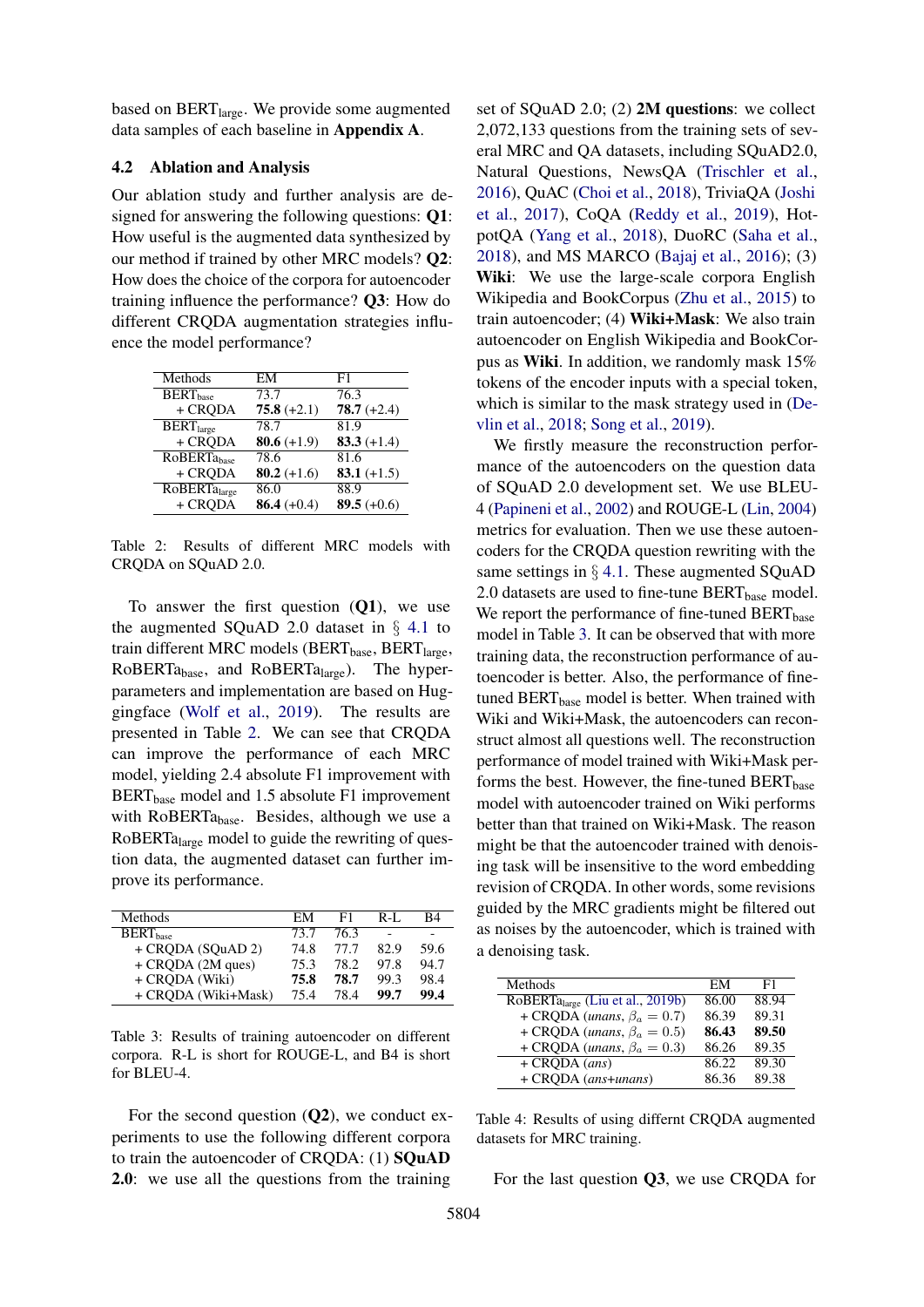question data augmentation with different settings. For each answerable original question data sample from the training set of SQuAD 2.0, we use CRQDA to generate both answerable and unanswerable question examples. Then the augmented *unanswerable* question data (*unans*), the augmented *answerable* question data (*ans*), and all of them (*ans* + *unans*) are used to fine-tune RoBERTalarge model. To further analyze the effect of  $\beta_a$  (a larger  $\beta_a$  value means that the generated questions are closer to the original question in the discrete space), we use different  $\beta_a = 0.3, 0.5, 0.7$ for question rewriting. The results are reported in Table [4.](#page-6-3) It can be observed that the MRC achieves the best performance when  $\beta_a = 0.5$ . Moreover, all of *unans*, *ans*, and *ans* + *unans* augmented datasets can further improve the performance. However, we find that the RoBERTa<sub>large</sub> model fine-tuned on *ans* + *unans* performs worse than fine-tuned on *unans* only. The result is mixed in that using more augmented data is not always beneficial.

<span id="page-7-3"></span>

| Method                        | R4    | <b>MTR</b> | $R-I$ . |
|-------------------------------|-------|------------|---------|
| UniLM (Dong et al., 2019)     | 22.12 | 25.06      | 51.07   |
| ProphetNet (Yan et al., 2020) | 25.01 | 26.83      | 52.57   |
| ProphetNet + CRQDA            | 25.95 | 27.40      | 53.15   |
| UniLM (Dong et al., 2019)     | 23.75 | 25.61      | 52.04   |
| ProphetNet (Yan et al., 2020) | 26.72 | 27.64      | 53.79   |
| ProphetNet + CRQDA            | 27.21 | 27.81      | 54.21   |

Table 5: Results on SQuAD 1.1 question generation. B4 is short for BLEU-4, MTR is short for METEOR, and R-L is short for ROUGE-L. The first block follows the data split in [Du et al.](#page-8-7) [\(2017\)](#page-8-7), while the second block is the same as in [Zhao et al.](#page-10-1) [\(2018\)](#page-10-1).

#### <span id="page-7-0"></span>4.3 Question Generation

Answer-aware question generation task [\(Zhou et al.,](#page-10-7) [2017\)](#page-10-7) aims to generate a question for the given answer span with a paragraph. We apply our CRQDA method to SQuAD 1.1 [\(Rajpurkar et al.,](#page-9-16) [2016\)](#page-9-16) question generation task to further evaluate CRQDA. The settings of CRQDA are the same as in  $\S$  [4.1](#page-5-0) and § [4.2.](#page-6-0) The augmented answerable question dataset is used to fine-tune the ProphetNet [\(Yan](#page-9-26) [et al.,](#page-9-26) [2020\)](#page-9-26) model which achieves the best performance on SQuAD 1.1 question generation task. The implementation is based on their source  $code^8$  $code^8$ . We also compare with the previous state-of-the-art model UniLM [\(Dong et al.,](#page-8-9) [2019\)](#page-8-9). Following [Yan](#page-9-26) [et al.](#page-9-26) [\(2020\)](#page-9-26), we use BLEU-4, METEOR [\(Banerjee](#page-8-22)

<span id="page-7-4"></span>

| Methods                              | Accuracy |
|--------------------------------------|----------|
| $BERT_{large}$ (Devlin et al., 2018) | 92.3     |
| $BERT_{large} + CRQDA$               | 93.0     |

Table 6: Results on QNLI.

[and Lavie,](#page-8-22) [2005\)](#page-8-22), and ROUGE-L metrics for evaluation, and we split the SQuAD 1.1 dataset into training, development and test set. We also report the results on the another data split setting as in [Yan](#page-9-26) [et al.](#page-9-26) [\(2020\)](#page-9-26), which reverses the development set and test set. The results are shown in Table [5.](#page-7-3) We can see that CRQDA improves ProphetNet on all three metrics and achieves a new state-of-the-art on this task.

### <span id="page-7-1"></span>4.4 QNLI

Given a question and a context sentence, questionanswering NLI asks the model to infer whether the context sentence contains the answer to the question. QNLI dataset [\(Wang et al.,](#page-9-6) [2018\)](#page-9-6) contains 105K data samples. We apply CRQDA to QNLI dataset to generate new entailment and nonentailment data samples. Note that this task does not include the MRC model, but uses a text entailment classification model. Similarly, we train a BERTlarge model based on the code of *BertForSequenceClassification* in Huggingface to replace the "pre-trained MRC model" of CRQDA to guide the question data rewriting. Following the settings in § [4.1,](#page-5-0) we use CRQDA to synthesize about 42K new data samples as augmented data. Note that we only rewrite the question but keep the paired context sentence unchanged. Then the augmented data and original dataset are used to fine-tine  $BERT_{\text{large}}$ model. Table [6](#page-7-4) shows the results. CRQDA increases the accuracy of the BERT<sub>large</sub> model by 0.7%, which also demonstrates the effectiveness of CRQDA.

#### 5 Conclusion

In this work, we present a novel question data augmentation method, called CRQDA, for contextrelevant answerable and unanswerable question generation. CRQDA treats the question data augmentation task as a constrained question rewriting problem. Under the guidance of a pre-trained MRC model, the original question is revised in a continuous embedding space with gradient-based optimization and then decoded back to the discrete space as a new question data sample. The experimental results demonstrate that CRQDA outperforms

<span id="page-7-2"></span><sup>8</sup>[https://github.com/microsoft/](#page-8-22) [ProphetNet](#page-8-22).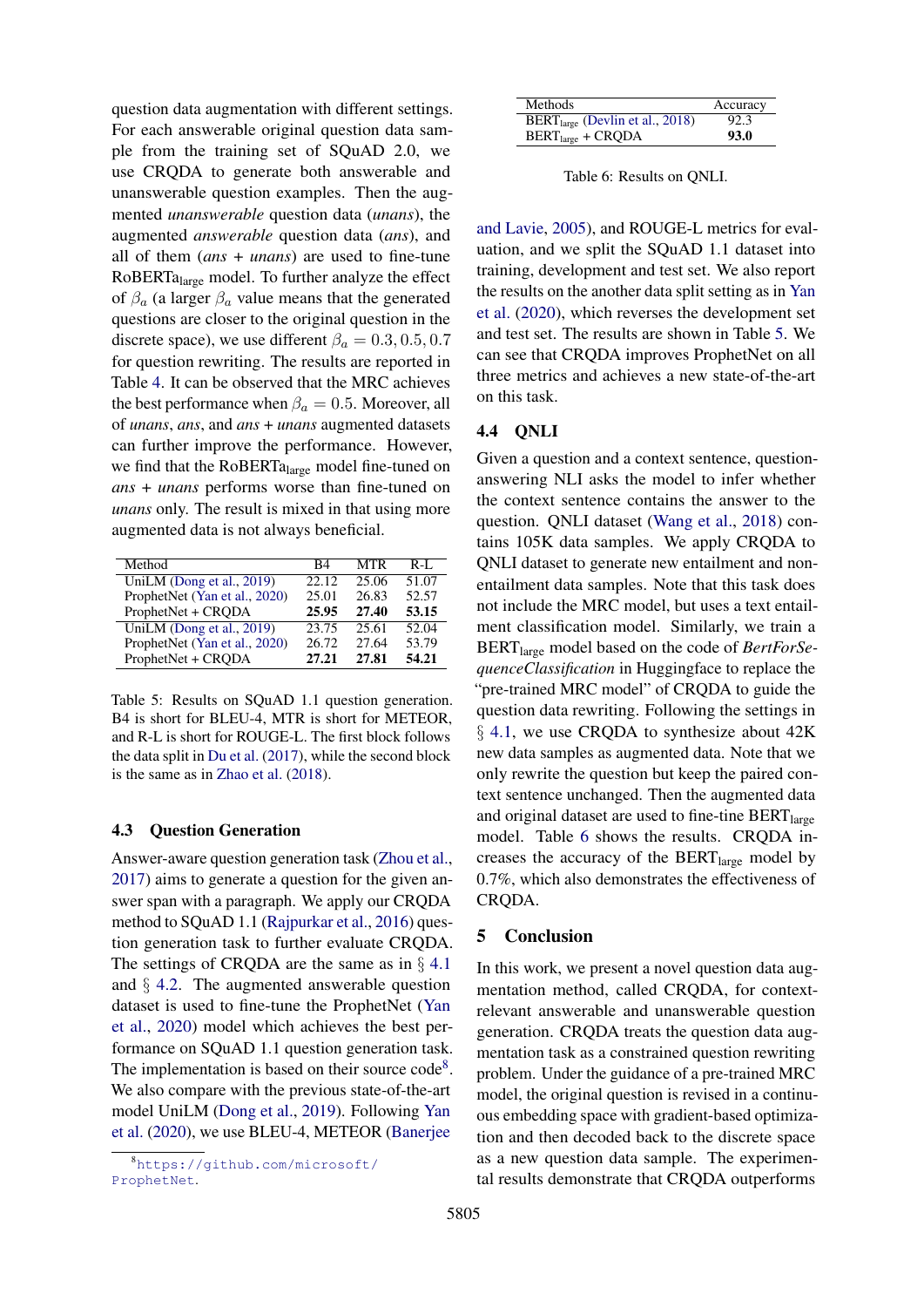other strong baselines on SQuAD 2.0. The CRQDA augmented datasets can improve multiple reading comprehension models. Furthermore, CRQDA can be used to improve the model performance on question generation and question-answering language inference tasks, which achieves a new state-of-theart on the SQuAD 1.1 question generation task.

### Acknowledgment

This work is supported in part by the National Natural Science Fund for Distinguished Young Scholar under Grant 61625204, and in part by the State Key Program of the National Science Foundation of China under Grant 61836006.

### References

- <span id="page-8-10"></span>Chris Alberti, Daniel Andor, Emily Pitler, Jacob Devlin, and Michael Collins. 2019. Synthetic qa corpora generation with roundtrip consistency. *arXiv preprint arXiv:1906.05416*.
- <span id="page-8-6"></span>Ateret Anaby-Tavor, Boaz Carmeli, Esther Goldbraich, Amir Kantor, George Kour, Segev Shlomov, Naama Tepper, and Naama Zwerdling. 2020. Do not have enough data? deep learning to the rescue! In *AAAI*.
- <span id="page-8-21"></span>Payal Bajaj, Daniel Campos, Nick Craswell, Li Deng, Jianfeng Gao, Xiaodong Liu, Rangan Majumder, Andrew McNamara, Bhaskar Mitra, Tri Nguyen, et al. 2016. Ms marco: A human generated machine reading comprehension dataset. *arXiv preprint arXiv:1611.09268*.
- <span id="page-8-22"></span>Satanjeev Banerjee and Alon Lavie. 2005. Meteor: An automatic metric for mt evaluation with improved correlation with human judgments. In *Proceedings of the acl workshop on intrinsic and extrinsic evaluation measures for machine translation and/or summarization*, pages 65–72.
- <span id="page-8-18"></span>Samuel R Bowman, Luke Vilnis, Oriol Vinyals, Andrew M Dai, Rafal Jozefowicz, and Samy Bengio. 2016. Generating sentences from a continuous space. In *CoNLL*.
- <span id="page-8-17"></span>Kyunghyun Cho, Bart Van Merrienboer, Caglar Gul- ¨ cehre, Dzmitry Bahdanau, Fethi Bougares, Holger Schwenk, and Yoshua Bengio. 2014. Learning phrase representations using rnn encoder-decoder for statistical machine translation. *arXiv preprint arXiv:1406.1078*.
- <span id="page-8-19"></span>Eunsol Choi, He He, Mohit Iyyer, Mark Yatskar, Wentau Yih, Yejin Choi, Percy Liang, and Luke Zettlemoyer. 2018. Quac: Question answering in context. *arXiv preprint arXiv:1808.07036*.
- <span id="page-8-1"></span>Ekin D Cubuk, Barret Zoph, Dandelion Mane, Vijay Vasudevan, and Quoc V Le. 2019. Autoaugment: Learning augmentation strategies from data. In *CVPR*.
- <span id="page-8-16"></span>Andrew M. Dai and Quoc V. Le. 2015. Semisupervised sequence learning. In *NIPS*.
- <span id="page-8-8"></span>Dorottya Demszky, Kelvin Guu, and Percy Liang. 2018. Transforming question answering datasets into natural language inference datasets. *arXiv preprint arXiv:1809.02922*.
- <span id="page-8-12"></span>Jacob Devlin, Ming-Wei Chang, Kenton Lee, and Kristina Toutanova. 2018. Bert: Pre-training of deep bidirectional transformers for language understanding. In *NAACL*.
- <span id="page-8-9"></span>Li Dong, Nan Yang, Wenhui Wang, Furu Wei, Xiaodong Liu, Yu Wang, Jianfeng Gao, Ming Zhou, and Hsiao-Wuen Hon. 2019. Unified language model pre-training for natural language understanding and generation. In *NeurIPS*.
- <span id="page-8-7"></span>Xinya Du, Junru Shao, and Claire Cardie. 2017. Learning to ask: Neural question generation for reading comprehension. *arXiv preprint arXiv:1705.00106*.
- <span id="page-8-3"></span>Marzieh Fadaee, Arianna Bisazza, and Christof Monz. 2017. Data augmentation for low-resource neural machine translation. In *ACL*.
- <span id="page-8-15"></span>Michael Heilman and Noah A Smith. 2010. Good question! statistical ranking for question generation. In *HLT-NAACL*.
- <span id="page-8-20"></span>Mandar Joshi, Eunsol Choi, Daniel S Weld, and Luke Zettlemoyer. 2017. Triviaqa: A large scale distantly supervised challenge dataset for reading comprehension. *arXiv preprint arXiv:1705.03551*.
- <span id="page-8-11"></span>Michal Jungiewicz and Aleksander Smywinski-Pohl. 2019. Towards textual data augmentation for neural networks: synonyms and maximum loss. *Computer Science*, 20.
- <span id="page-8-13"></span>Diederik P Kingma and Max Welling. 2013. Autoencoding variational bayes. In *ICLR*.
- <span id="page-8-2"></span>Tom Ko, Vijayaditya Peddinti, Daniel Povey, and Sanjeev Khudanpur. 2015. Audio augmentation for speech recognition. In *Sixteenth Annual Conference of the International Speech Communication Association*.
- <span id="page-8-4"></span>Sosuke Kobayashi. 2018. Contextual augmentation: Data augmentation by words with paradigmatic relations. In *NAACL*.
- <span id="page-8-0"></span>Alex Krizhevsky, Ilya Sutskever, and Geoffrey E Hinton. 2012. Imagenet classification with deep convolutional neural networks. In *NIPS*.
- <span id="page-8-14"></span>Ashutosh Kumar, Satwik Bhattamishra, Manik Bhandari, and Partha Talukdar. 2019. Submodular optimization-based diverse paraphrasing and its effectiveness in data augmentation. In *NAACL*.
- <span id="page-8-5"></span>Varun Kumar, Ashutosh Choudhary, and Eunah Cho. 2020. Data augmentation using pre-trained transformer models. *arXiv preprint arXiv:2003.02245*.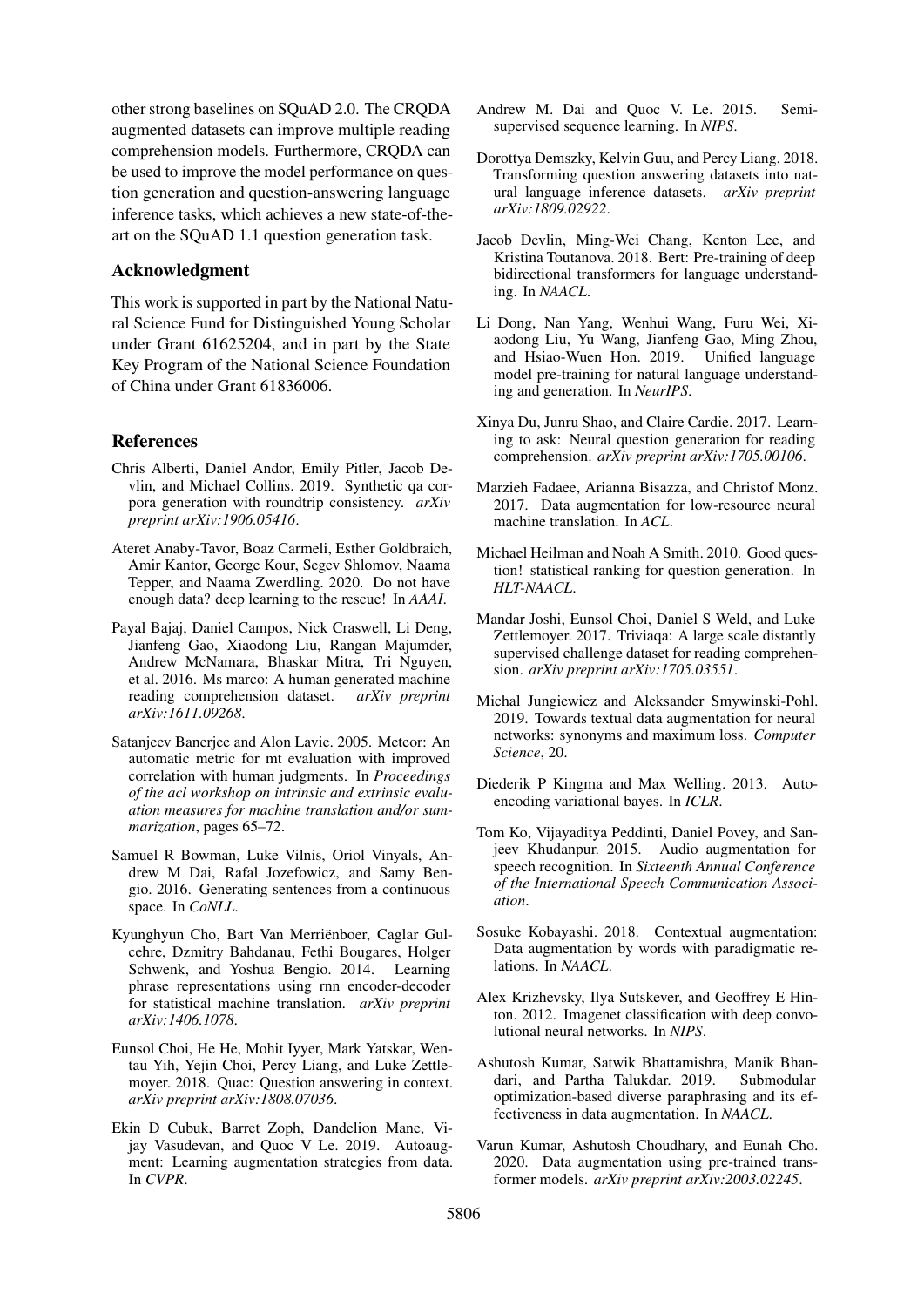- <span id="page-9-7"></span>Tom Kwiatkowski, Jennimaria Palomaki, Olivia Redfield, Michael Collins, Ankur Parikh, Chris Alberti, Danielle Epstein, Illia Polosukhin, Jacob Devlin, Kenton Lee, et al. 2019. Natural questions: a benchmark for question answering research. *TACL*, 7:453– 466.
- <span id="page-9-25"></span>Chin-Yew Lin. 2004. Rouge: A package for automatic evaluation of summaries. In *Text summarization branches out*.
- <span id="page-9-9"></span>Dayiheng Liu, Jie Fu, Yidan Zhang, Chris Pal, and Jiancheng Lv. 2020. Revision in continuous space: Unsupervised text style transfer without adversarial learning. In *ACL*.
- <span id="page-9-17"></span>Dayiheng Liu, Yang Xue, Feng He, Yuanyuan Chen, and Jiancheng Lv. 2019a. mu-forcing: Training variational recurrent autoencoders for text generation. *ACM Transactions on Asian and Low-Resource Language Information Processing*.
- <span id="page-9-14"></span>Yinhan Liu, Myle Ott, Naman Goyal, Jingfei Du, Mandar Joshi, Danqi Chen, Omer Levy, Mike Lewis, Luke Zettlemoyer, and Veselin Stoyanov. 2019b. Roberta: A robustly optimized bert pretraining approach. *arXiv preprint arXiv:1907.11692*.
- <span id="page-9-13"></span>Vukosi Marivate and Tshephisho Sefara. 2019. Improving short text classification through global augmentation methods. *arXiv preprint arXiv:1907.03752*.
- <span id="page-9-24"></span>Kishore Papineni, Salim Roukos, Todd Ward, and Wei-Jing Zhu. 2002. Bleu: a method for automatic evaluation of machine translation. In *ACL*.
- <span id="page-9-19"></span>Shrimai Prabhumoye, Yulia Tsvetkov, Ruslan Salakhutdinov, and Alan W Black. 2018. Style transfer through back-translation. In *ACL*.
- <span id="page-9-12"></span>Alec Radford, Jeffrey Wu, Rewon Child, David Luan, Dario Amodei, and Ilya Sutskever. 2019. Language models are unsupervised multitask learners. *OpenAI Blog*, 1(8).
- <span id="page-9-5"></span>Pranav Rajpurkar, Robin Jia, and Percy Liang. 2018. Know what you don't know: Unanswerable questions for squad. In *ACL*.
- <span id="page-9-16"></span>Pranav Rajpurkar, Jian Zhang, Konstantin Lopyrev, and Percy Liang. 2016. Squad: 100,000+ questions for machine comprehension of text. In *EMNLP*.
- <span id="page-9-21"></span>Siva Reddy, Danqi Chen, and Christopher D Manning. 2019. Coqa: A conversational question answering challenge. *Transactions of the Association for Computational Linguistics*, 7:249–266.
- <span id="page-9-10"></span>Danilo Jimenez Rezende, Shakir Mohamed, and Daan Wierstra. 2014. Stochastic backpropagation and approximate inference in deep generative models. In *ICML*.
- <span id="page-9-22"></span>Amrita Saha, Rahul Aralikatte, Mitesh M Khapra, and Karthik Sankaranarayanan. 2018. Duorc: Towards complex language understanding with paraphrased reading comprehension. *arXiv preprint arXiv:1804.07927*.
- <span id="page-9-3"></span>Rico Sennrich, Barry Haddow, and Alexandra Birch. 2016. Improving neural machine translation models with monolingual data. In *ACL*.
- <span id="page-9-23"></span>Kaitao Song, Xu Tan, Tao Qin, Jianfeng Lu, and Tie-Yan Liu. 2019. Mass: Masked sequence to sequence pre-training for language generation. *arXiv preprint arXiv:1905.02450*.
- <span id="page-9-0"></span>Christian Szegedy, Wei Liu, Yangqing Jia, Pierre Sermanet, Scott Reed, Dragomir Anguelov, Dumitru Erhan, Vincent Vanhoucke, and Andrew Rabinovich. 2015. Going deeper with convolutions. In *CVPR*.
- <span id="page-9-11"></span>Fabio Henrique Kiyoiti dos Santos Tanaka and Claus Aranha. 2019. Data augmentation using gans. *arXiv preprint arXiv:1904.09135*.
- <span id="page-9-20"></span>Adam Trischler, Tong Wang, Xingdi Yuan, Justin Harris, Alessandro Sordoni, Philip Bachman, and Kaheer Suleman. 2016. Newsqa: A machine comprehension dataset. *arXiv preprint arXiv:1611.09830*.
- <span id="page-9-15"></span>Ashish Vaswani, Noam Shazeer, Niki Parmar, Jakob Uszkoreit, Llion Jones, Aidan N Gomez, Łukasz Kaiser, and Illia Polosukhin. 2017. Attention is all you need. In *NIPS*.
- <span id="page-9-6"></span>Alex Wang, Amanpreet Singh, Julian Michael, Felix Hill, Omer Levy, and Samuel R Bowman. 2018. Glue: A multi-task benchmark and analysis platform for natural language understanding. *arXiv preprint arXiv:1804.07461*.
- <span id="page-9-8"></span>Ke Wang, Hang Hua, and Xiaojun Wan. 2019. Controllable unsupervised text attribute transfer via editing entangled latent representation. In *NeurIPS*.
- <span id="page-9-1"></span>Jason W Wei and Kai Zou. 2019. Eda: Easy data augmentation techniques for boosting performance on text classification tasks. In *ACL*.
- <span id="page-9-18"></span>Thomas Wolf, Lysandre Debut, Victor Sanh, Julien Chaumond, Clement Delangue, Anthony Moi, Pierric Cistac, Tim Rault, R'emi Louf, Morgan Funtowicz, and Jamie Brew. 2019. Huggingface's transformers: State-of-the-art natural language processing. *ArXiv*.
- <span id="page-9-2"></span>Xing Wu, Shangwen Lv, Liangjun Zang, Jizhong Han, and Songlin Hu. 2019. Conditional bert contextual augmentation. In *International Conference on Computational Science*.
- <span id="page-9-4"></span>Ziang Xie, Sida I Wang, Jiwei Li, Daniel Lévy, Aiming Nie, Dan Jurafsky, and Andrew Y Ng. 2017. Data noising as smoothing in neural network language models. In *ICLR*.
- <span id="page-9-26"></span>Yu Yan, Weizhen Qi, Yeyun Gong, Dayiheng Liu, Nan Duan, Jiusheng Chen, Ruofei Zhang, and Ming Zhou. 2020. Prophetnet: Predicting future ngram for sequence-to-sequence pre-training. *arXiv preprint arXiv:2001.04063*.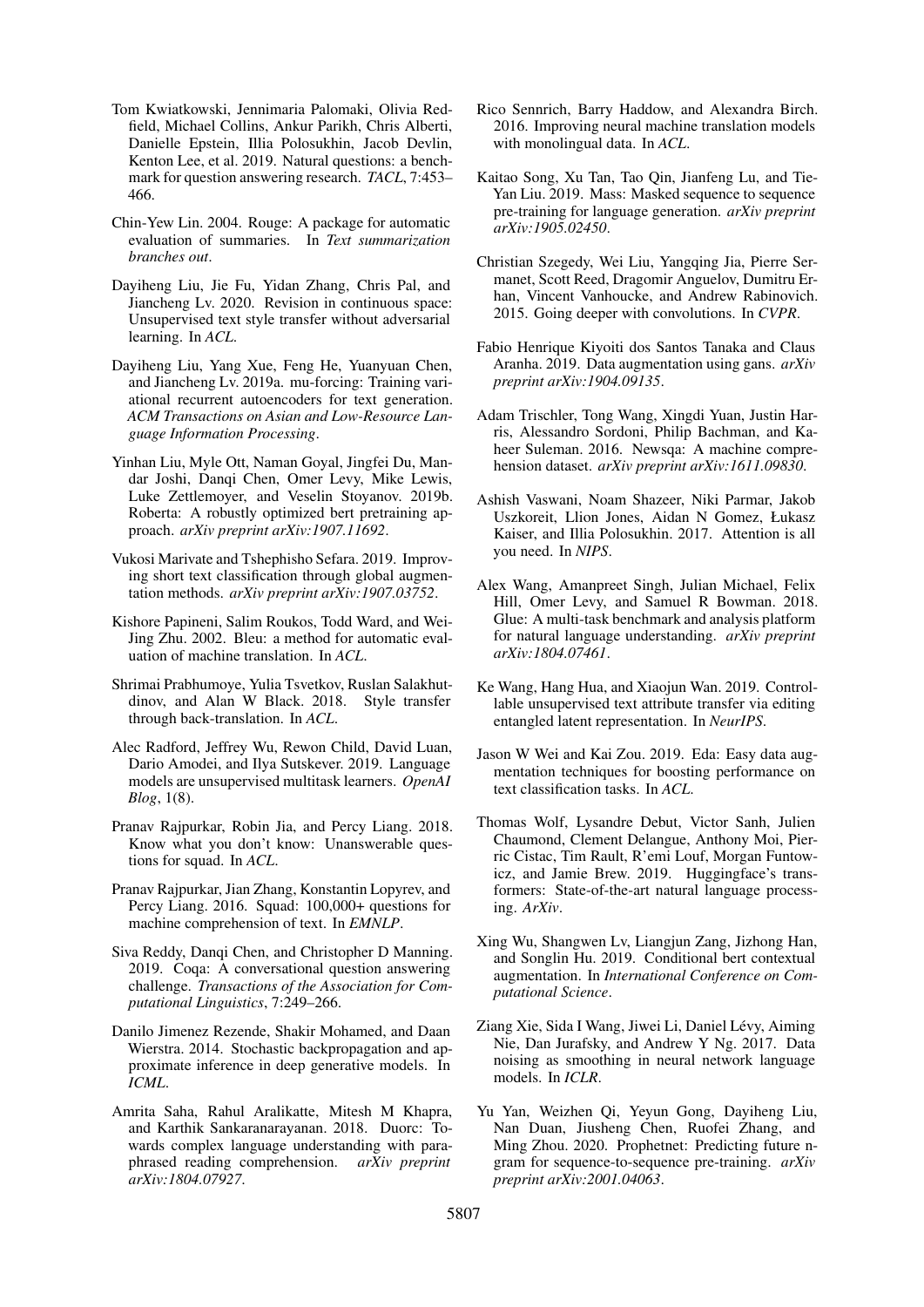- <span id="page-10-2"></span>Zhilin Yang, Zihang Dai, Yiming Yang, Jaime Carbonell, Ruslan Salakhutdinov, and Quoc V Le. 2019. Xlnet: Generalized autoregressive pretraining for language understanding. *arXiv preprint arXiv:1906.08237*.
- <span id="page-10-6"></span>Zhilin Yang, Peng Qi, Saizheng Zhang, Yoshua Bengio, William W Cohen, Ruslan Salakhutdinov, and Christopher D Manning. 2018. Hotpotqa: A dataset for diverse, explainable multi-hop question answering. *arXiv preprint arXiv:1809.09600*.
- <span id="page-10-0"></span>Adams Wei Yu, David Dohan, Minh-Thang Luong, Rui Zhao, Kai Chen, Mohammad Norouzi, and Quoc V Le. 2018. Qanet: Combining local convolution with global self-attention for reading comprehension. *arXiv preprint arXiv:1804.09541*.
- <span id="page-10-4"></span>Shiyue Zhang and Mohit Bansal. 2019. Addressing semantic drift in question generation for semisupervised question answering. *arXiv preprint arXiv:1909.06356*.
- <span id="page-10-1"></span>Yao Zhao, Xiaochuan Ni, Yuanyuan Ding, and Qifa Ke. 2018. Paragraph-level neural question generation with maxout pointer and gated self-attention networks. In *EMNLP*.
- <span id="page-10-7"></span>Qingyu Zhou, Nan Yang, Furu Wei, Chuanqi Tan, Hangbo Bao, and Ming Zhou. 2017. Neural question generation from text: A preliminary study. In *National CCF Conference on Natural Language Processing and Chinese Computing*, pages 662–671.
- <span id="page-10-3"></span>Haichao Zhu, Li Dong, Furu Wei, Wenhui Wang, Bing Qin, and Ting Liu. 2019. Learning to ask unanswerable questions for machine reading comprehension. In *ACL*.
- <span id="page-10-5"></span>Yukun Zhu, Ryan Kiros, Rich Zemel, Ruslan Salakhutdinov, Raquel Urtasun, Antonio Torralba, and Sanja Fidler. 2015. Aligning books and movies: Towards story-like visual explanations by watching movies and reading books. In *Proceedings of the IEEE international conference on computer vision*, pages 19– 27.

## A Augmented Dataset

Figure [3](#page-11-0) and Figure [4](#page-12-0) provide some augmented data samples of each baseline on SQuAD 2.0. We can see that the baseline EDA tends to introduce noise which destroys the original sentence structure. The baselines of Text VAE, BackTranslation and AE+Noised often change some important words of the original question. This can cause the augmented question to miss the original key information and not to able to infer the original answer. In contrast, it can be observed that the generated answerable questions of CRQDA still maintain the key information for the original answer inference. Its generated unanswerable questions tend to introduce some context-relevant words to convert an original answerable question into an unanswerable one.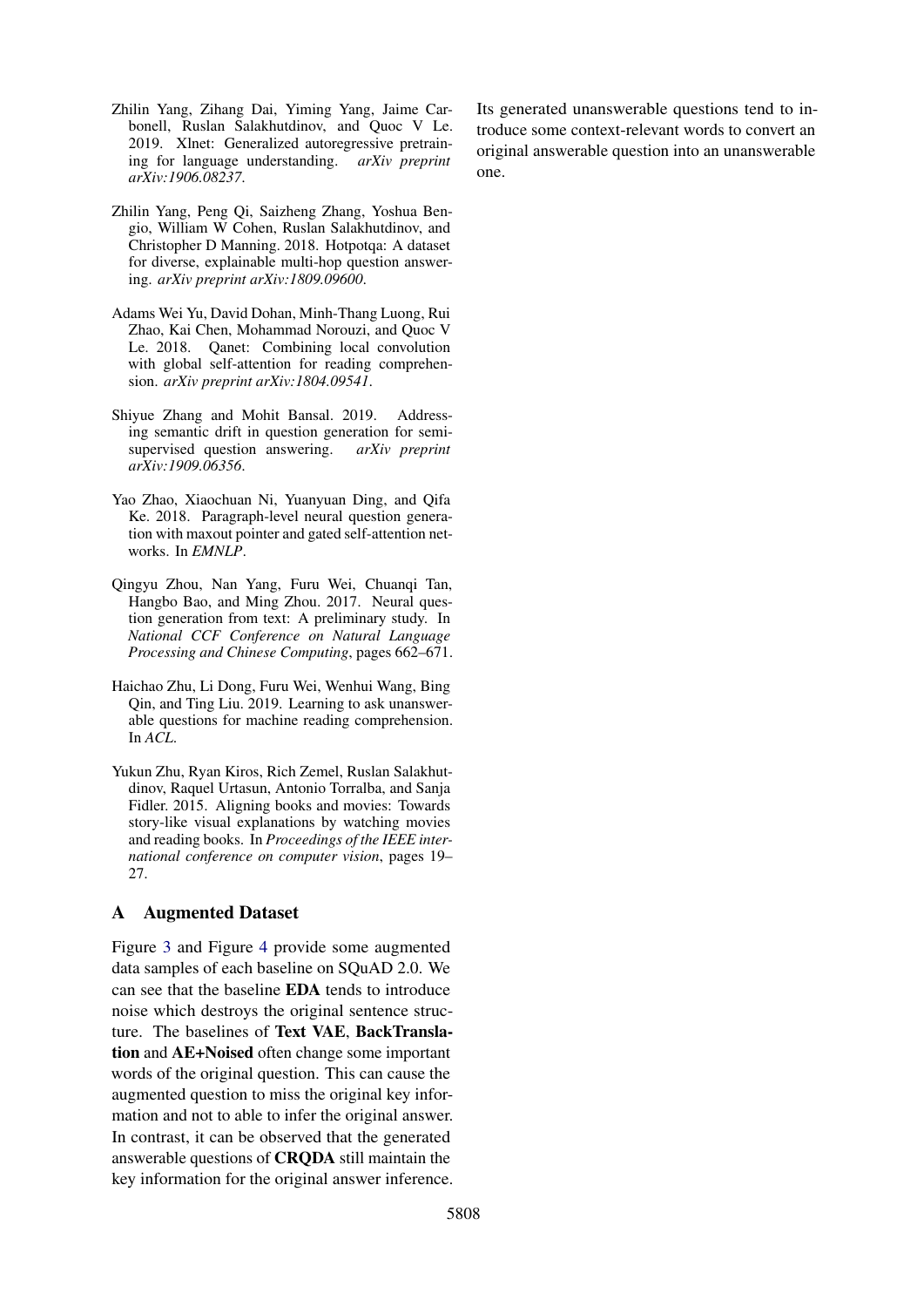#### <span id="page-11-0"></span>**Title:** Spectre\_(2015\_film)

Paragraph: Spectre (2015) is the twenty-fourth James Bond film produced by Eon Productions. It features Daniel Craig in his fourth performance as James Bond, and Christoph Waltz as Ernst Stavro Blofeld, with the film marking the character's re-introduction into the series. It was directed by Sam Mendes as his second James Bond film following Skyfall, and was written by John Logan, Neal Purvis, Robert Wade and Jez Butterworth. It is distributed by Metro-Goldwyn-Mayer and Columbia Pictures. With a budget around \$245 million, it is the most expensive Bond film and one of the most expensive films ever made.

**Original Question:** Which company made Spectre? **Answer:** Eon Productions **EDA** (delet): Which company made ? **EDA** (add): Which company accompany made Spectre? **EDA** (replacement): Which party made Spectre? **EDA** (swap): Which made company Spectre? **Text VAE:** Which company was excluded ? **BackTranslation:** Which company made spectrum ? **AE+Noised:** Who made company ? **CRQDA (answerable):** What company made Spectre? **CRQDA (unanswerable):** Which company made Eon Productions? **Original Question:** How many James Bond films has Eon Productions produced? **Answer:** twenty-four **EDA** (delet): How many Bond films has Productions produced? **EDA** (add): How many James adherence Bond films moive has Eon Productions produced? **EDA** (replacement): How many Bond films has Productions produced? **EDA** (shuffle): How many jam Bond cinema has Eon Productions produced? Text VAE: How many Best Picture inmates has been executed? **BackTranslation:** How many films bond has produced products ? AE+Noised: How many James Eon Bond Films has produced?

**CRQDA** (answerable): How much James Bond films has been produced by Eon Productions?

**CRQDA** (unanswerable): How many Bond films has Eton v produced ?

Figure 3: Augmented data samples on SQuAD 2.0.